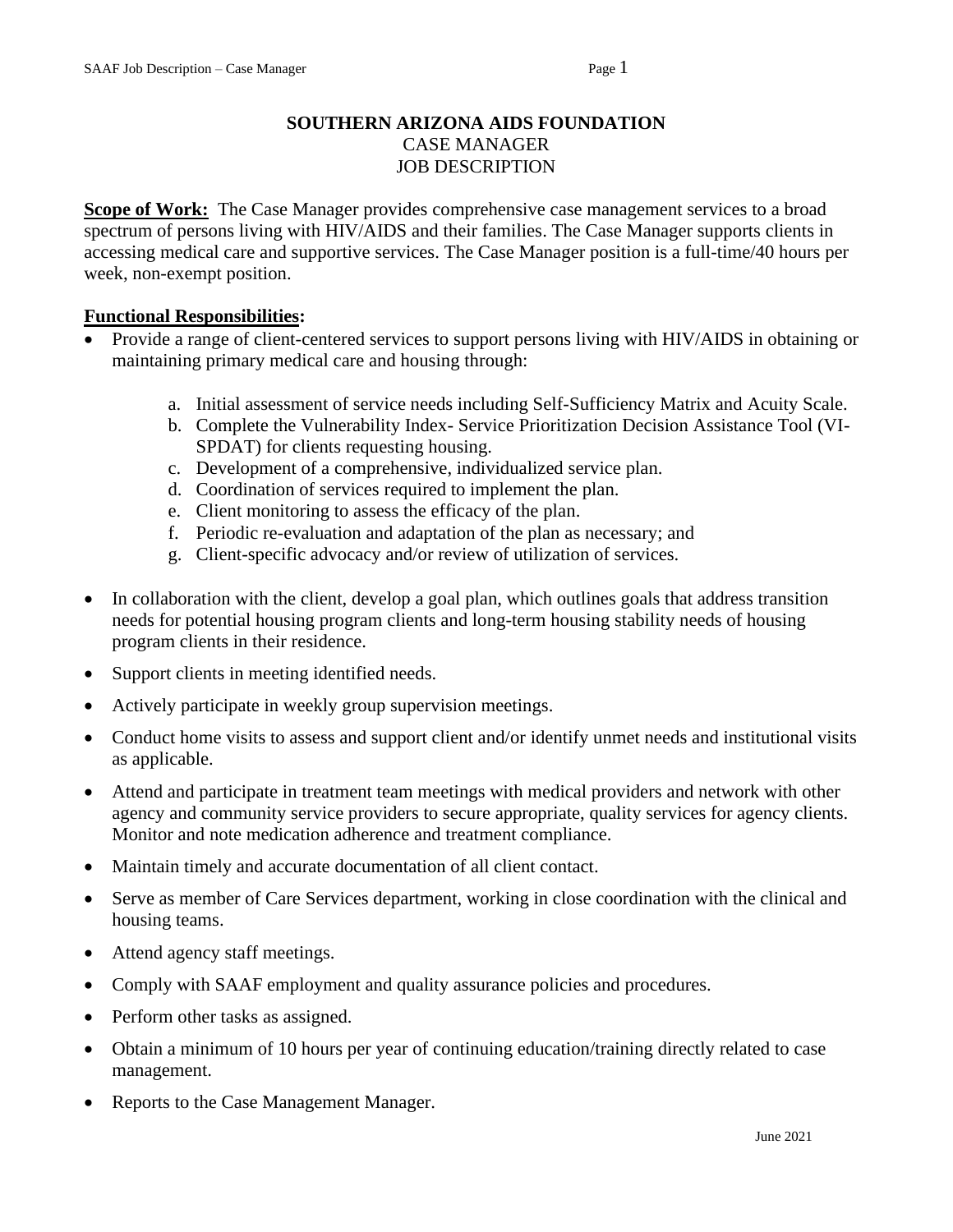## **Minimum Qualifications**:

- Appropriate fingerprint clearance through the Arizona Department of Public Safety (paid for by SAAF).
- Bachelor's degree in social services or health-related field or 1 years' work experience in social services related field.
- Proficiency with Microsoft Office.
- Must have access to reliable transportation, a valid Arizona Driver License and a driving record that will be supported by our liability insurance provider.
- Proof of COVID-19 vaccination, with the possibility of applicable and approved exemption accommodation request.

## **Preferred Qualifications:**

- Knowledge of HIV/AIDS issues.
- Two years' case management experience working with people with substance abuse and/or mental health issues.
- Knowledge of supportive housing programs and issues related to homelessness.
- Previous experience in a team leader or supervisor role.
- Experience working with Tucson human service providers.
- Effective oral and written communication skills.
- Proficiency with database systems.
- Strong organizational skills.
- Capable of problem solving and working independently.
- Excellent interpersonal skills, sensitivity to cultural and personal diversity.
- Bilingual (English/Spanish).

**Compensation**: Compensation \$15.89 - \$19.47 an hour, DOE; benefits include health, dental, and life insurance; 401(k) with matching, long- and short-term disability insurance.

**To Apply:** Submit letter of interest, and resume with dates of employment to the Director of People and Culture, Southern Arizona AIDS Foundation, 375 S. Euclid Ave., Tucson, AZ, 85719, e-mail to hr@saaf.org or visit www.saaf.org. Open until filled.

**Affirmative Action**: The Southern Arizona AIDS Foundation is an Affirmative Action/Equal Opportunity Employer and does not discriminate on the basis of race, color, religion, national origin, sex, sexual orientation, gender identity, age, or disability.

People who use (or used to use) drugs, current or former sex workers, people of color, women, members of the LGBTQIA communities, those who have experienced housing insecurity, people who have